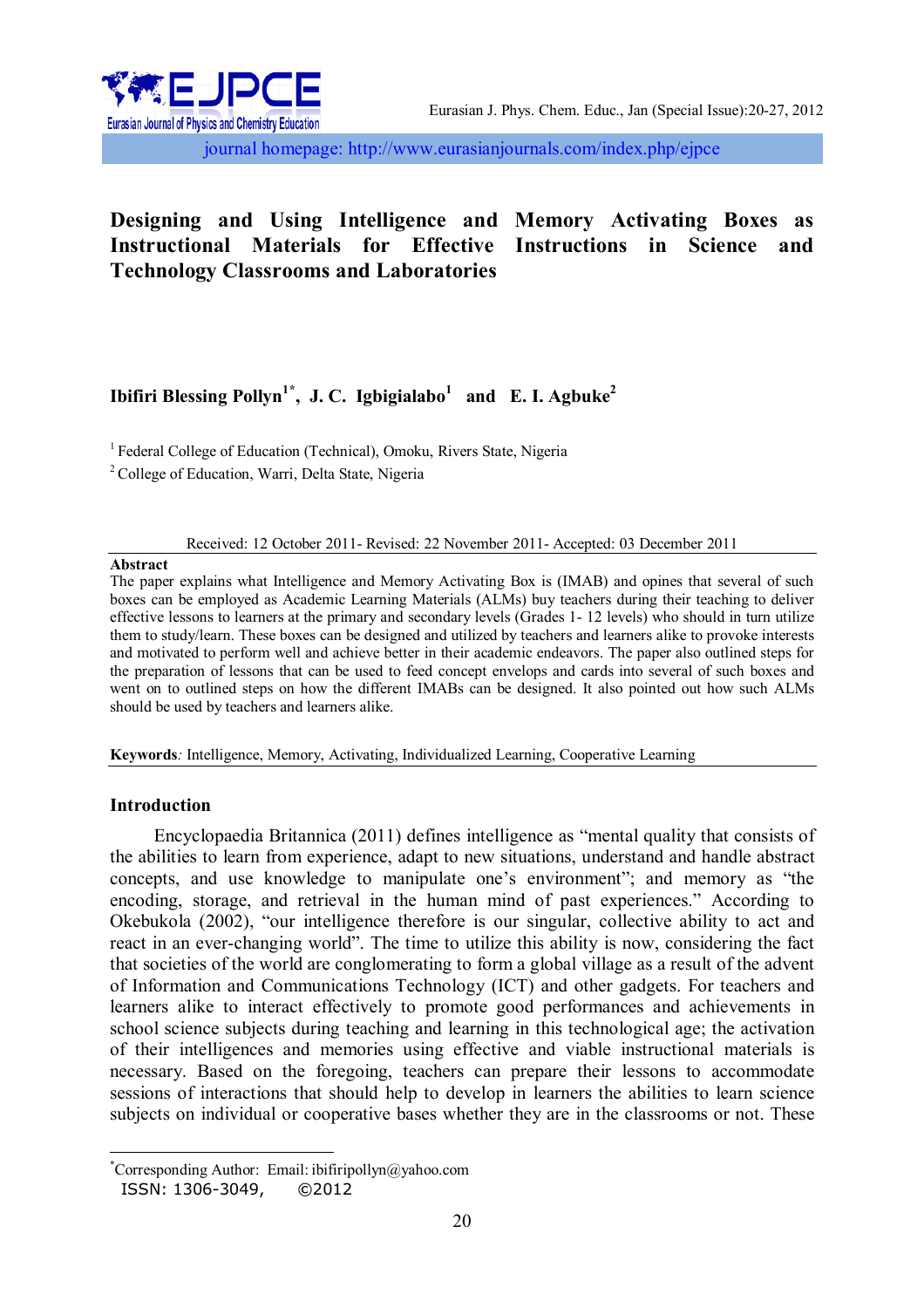sessions can be in form of teacher and learners' interactions in practical or demonstrations in the classrooms and laboratories or playing in small groups outside the classrooms and laboratories among learners.

On the other hand, for learning to continue among learners within the school hours or at their homes, Intelligence and Memory Activating Materials (IMAMs) can be designed by teachers and released to them to use either during their study periods or playing sessions. One of such materials is what this paper titles "Intelligence and Memory Activating Boxes" - IMABs (Pollyn & Teetito, 2011). This box can be designed by both teachers and learners and be utilized vice versa during teaching, individualized or cooperative learning/interaction or be kept at the corner of the classroom or laboratory as reference boxes where learners can visit and make references to. Several of such boxes in form of square or rectangle can be designed and used to create science and technology corners in the classrooms or laboratories for learners to visit at their convenience to activate their intelligences and memories so as to perform well in their assignments, tests and examinations.

The contents of IMAB can be prepared based on the main concepts that can paste on the surfaces of the boxes. It is expected that IMABs when designed properly by teachers and after using them for effective delivery of lessons, learners can utilize these boxes by opening and studying the sub-concepts contained in them; which are systematically arranged to give the formal knowledge they need to perform well in their classroom activities to achieve better in the different subjects they offer in schools. This paper is advocating the designing and use of IMABs by teachers and learners to help them increase their capacities to learn individually or cooperatively within or outside their classrooms and laboratories whether the teacher is there or not..

#### *Learning with IMAB*

Since learning does not have limitation in life but begins from cradle to grave, academic learning has systematized it such that learners can qualitatively, meaningfully and fruitfully acquire scientific knowledge, skills and attitudes in order to proffer solutions to their personal and societal problems of life which are emerging as a result of scientific and technological advancement of societies. Consequently, academic lessons normally are designed systematically according to subjects from the curriculum, syllabi or schemes of work. It is with this notion that this paper is proposing the designing of IMABs by teachers. Learners can utilize these to (empower their capacities) activate their intelligences and memories for the sake of lifelong learning, self improvement and self- reliance. The power to think as well and act intelligently is in every individual where an enabling environment is put in place; in this case provision of Academic Learning Materials ALMs or Intelligence and Memory Activating Materials (IMAMs) and games that are needed to encourage teaching and learning. According to Professor Howard Gardner cited by Okebukola (2002), and Pollyn & Teetito (2011), all humans have multiple intelligences. These multiple intelligences can be nurtured and strengthened, or ignored and weakened". Gardner believes that each individual has nine intelligences which include: Verbal-linguistic intelligence, Mathematical- logical intelligence, Musical intelligence, Visual-spatial intelligence, Bodily-kinesthetic intelligence, Interpersonal intelligence, Intrapersonal intelligence, Naturalist intelligence and Existential intelligence.

Through painstaking efforts which are described in one word as "picolizing" or picology by Pollyn (2005), teachers can adopt strategies that would enable them to prepare and present effective lessons in their classrooms and laboratories. They can design appropriate learning materials for learners to utilize at their convenience to empower their capacities to achieve in their specific subject areas. IMAB is an academic learning material that depicts a slogan and a plea: "Do it yourself in the proper way". This plea goes to both teachers and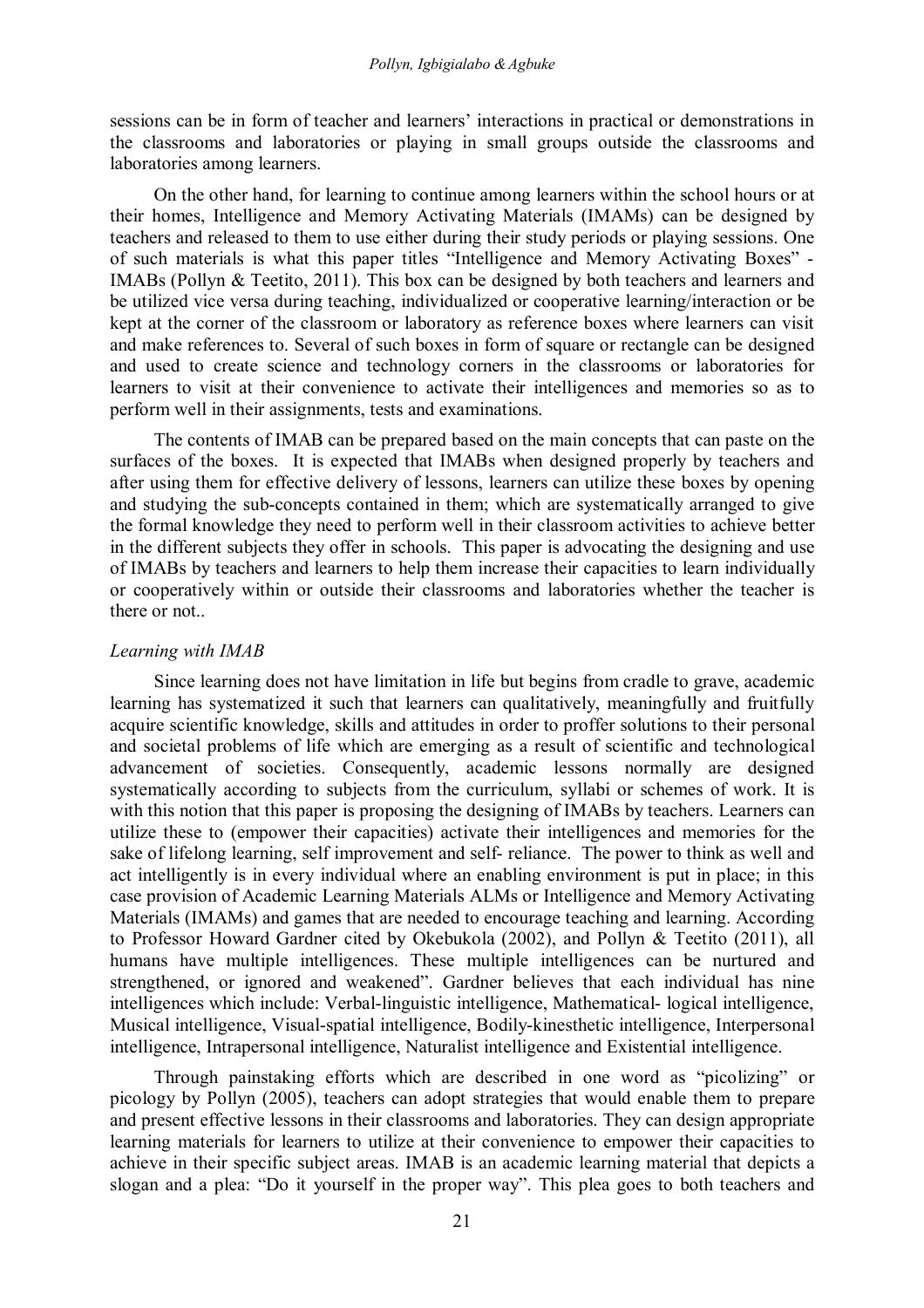learners alike. In preparing their lessons therefore, teachers are enjoined to think and reason systematically about the topics to be taught, work hard to design and produce lessons and materials that should be able to invoke learners' interests and motivate them to utilize their intellects through active participations within and outside their classrooms or laboratories.

### *Nature of IMAB*

Intelligence and Memory Activating Box (IMAB) is a box that can be designed by teachers and used to teach different concepts in art, sciences, technology, engineering and mathematics in ideally organized manners. In the lessons to be learnt with IMABs, there should be opportunities for learners to display their verbal- linguistic intelligence such as talking and making contributions in the class or playing games in small groups; display their mathematical- logical intelligence by solving problems where necessary; display their musical intelligence where necessary by singing and composing songs with the sub concepts in the lessons; display their visual-spatial intelligence by constructing and drawing objects and so on. Through these ways, the operational word for designing and using IMABs is proposed as "picolize" (Pollyn 2005). When people picolize, they are performing activities in the right direction based on the topic at hand which will lead to Right Teaching, Right Learning and Right Living; also referred to as 3RTLL (Pollyn & Wokocha, 2008). The designing and uses of IMABs are ways of picolizing to bring about proper conceptualization in teachers and learners, innovations into teaching, efficiency and productivity into teaching and learning in the education industries.

## *Picolizing the lesson to produce an IMAB*

The following steps put forward by Pollyn (2000) can be used to bring about activitybased lessons in the classrooms or laboratories. The lessons can be made into concept cards that can be introduced in constructed boxes to be used by learners.

# *1. Producing a lesson*



# *2. Steps in designing an IMAB based on the particular lesson produced*

1. Take measurements of 90 mm by 90 mm (less or more lengths) and cut out six or two pieces of equal sizes of cardboard.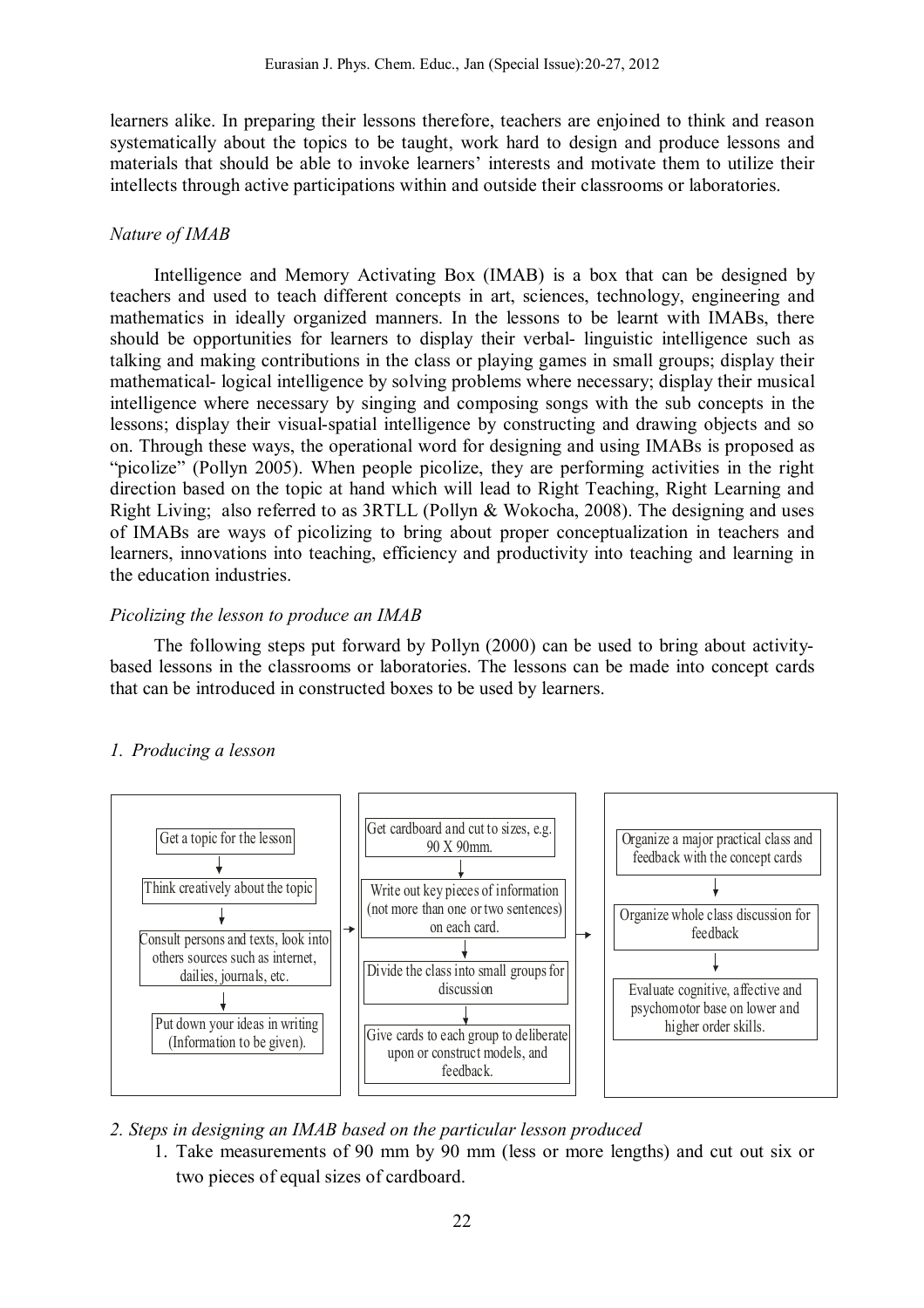- 2. Join the pieces using glue to produce a square or rectangular box.
- 3. Paste pictures/diagrams (chart) of the concepts under study on the six surfaces of the square box or on the upper surface of the rectangular box produced.
- 4. Fill the box with instructions/notes on the main concept in three envelops and label them as simple, medium and hard.
- 5. Place the box in a corner where it can be viewed and used to teach or learn.
- 6. Pick up one envelop e.g. simple and teach with it. You may pronounce the word on each card correctly and expect learners to do same or ask individual learners to suggest methods of using each envelop. They can also do this cooperatively both in the school hours and at home.
- 7. Release the box to learners to use even when you are not in the classroom with them.
- 8. Finally, ask learners to produce similar boxes on different topics at school or home and use them to learn at their free periods.

## *Sources of IMABs and contents*

The national policy on education in its philosophy and goals of education in Nigeria outlines the five main national goals for Nigeria upon which education is founded and every lesson delivered in the classroom becomes a building block for such educational foundation. These goals are as follow:

- a) a free and democratic society;
- b) a just and egalitarian society;
- c) a united, strong and egalitarian society;
- d) a great and dynamic nation;
- e) a land full of bright opportunities for all citizens

The same document also has the objectives and subjects for every starter of the education system. With particular reference to the primary and secondary subjects outlined in it (National Policy on Education, NPE 2004), Intelligence and Memory Activating Boxes (IMABs) can be designed and utilized to bring about effective teaching and learning especially at the primary and secondary school levels. Other sources from where IMABs can be prepared from include the national curricula and syllabi, schemes of work and individual textbooks. In the designing and preparing the contents of IMABs, concepts or topics should be broken down to sub-concepts or sub-topics from simple to complex manners. On the other hand, the contents of IMABs can be made up of sub-concepts and sub-topics treated in the previous lessons. This box can then be made available for learners to reach and utilize at their convenience to activate their intelligences and memories based on the lessons they have learnt. A typical scheme of work from where several IMABs can be designed is captured from the Science Teachers Association of Nigeria (STAN, 2011) schedule of national workshops as follow:

# *Senior Secondary Biology*

Course Code: STAN BIO 301

Module 1:

Course Title: Biology and Living Things

Course Unit: Unit 3: Organizations of Life

Course Content/Description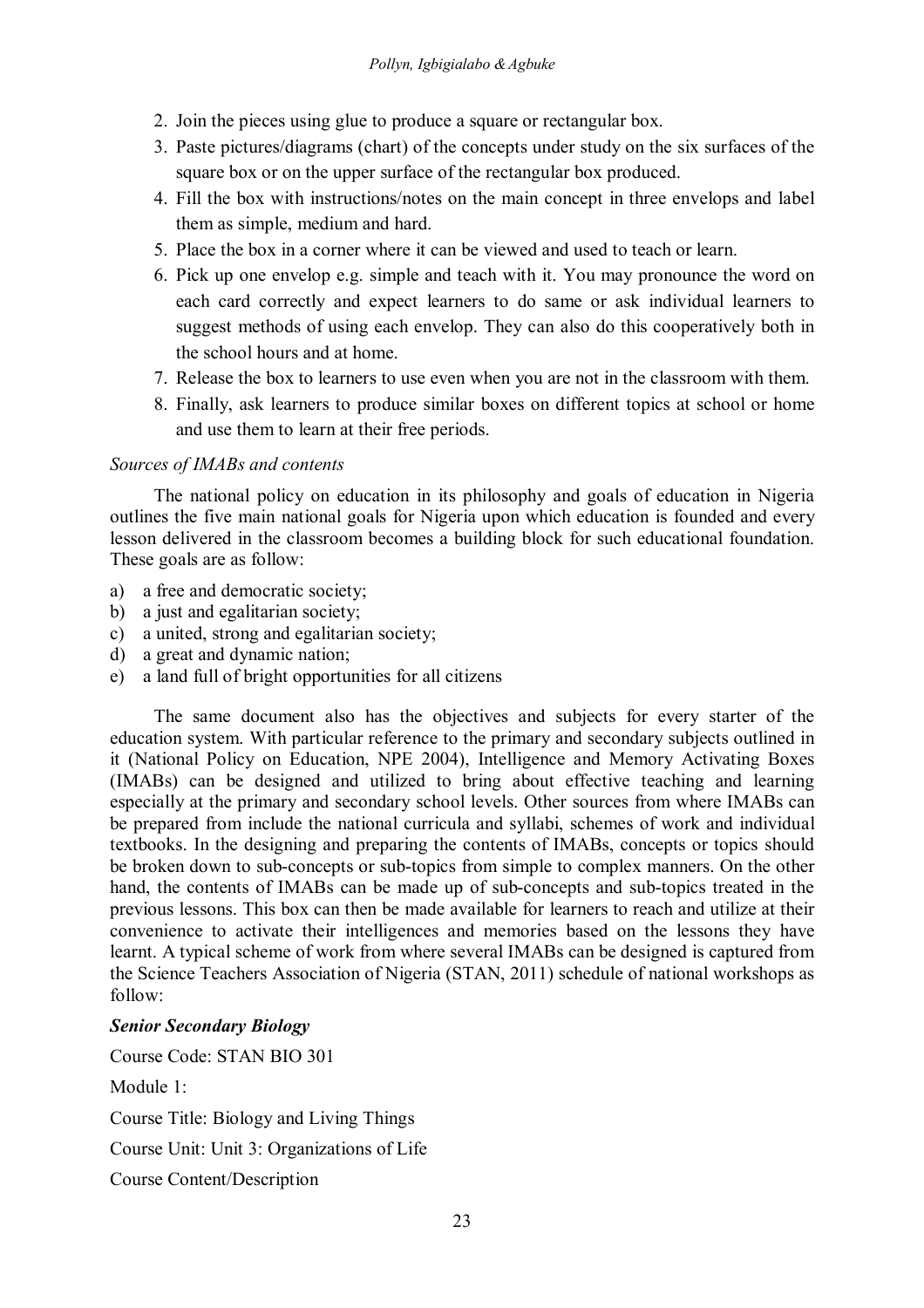- 1. Levels of organization of life.
- 2. Cell (Euglena, paramecium).
- 3. Tissue (hydra,).
- 4. Organ (onion bulb).
- 5. System (bird, man).

Note: What is expected to be done with the above scheme has been explained above, but still, see some examples below.

#### *Producing the contents of IMABs*

Formulate statements, questions and tentative answers on concept cards and introduce them into envelops to be placed in the boxes; for instance:

A. Levels of organization of life- explaining the main concept of the lesson first. *Note*: This lesson was prepared and presented at STAN biology panel workshop by Pollyn & Teetito (2011).

### *A. Levels of organisation of life*

Organization of life is the manner in which life exists from simple to complex forms within the environment generally called Earth. Life in living things is organised in form of cell, tissue, organs and systems. Living things exist in each of these levels or categories. Living things that exist at the cellular level are called single-celled-organisms, e.g. Virus, Bacteria, Amoeba, Paramecium, Euglena and Chlamydomonas. Those that exist in more than one or more cellular associations are referred to as simple multi-cellular organisms, e.g: Spirogyra, volvox, hydra, and jelly fish; while those organisms that contain several cells, tissues, organs and systems are referred to as complex cellular organisms, e.g. plants and animals. Organisms in each of these levels are called living things because they possess life. Biologically speaking, life is described in seven series of events or broad activities which also indicate the presence of life in all living things. These activities also are known as characteristics of living things. They are carried out with corresponding characteristic features present in the living things according to their levels. For instance, organelles make up the characteristic features of single celled and simple multi-cellular organisms. Multi-cellular and complex cellular organisms have tissues, organs and systems as their characteristic features which include internal and external appendages. Level of organization is studies in the categories of cells, tissues, organ and systems (Pollyn, 2005).

*The cell:* Cell is the basic, structural and functional unit of life. A cell is a unit of life in all living things because it performs basically all the characteristics of life performed by all living things such as nutrition, irritability, reproduction, growth, excretion, respiration and movement. There are free-living (independent) single-celled organisms such as bacteria, amoeba, paramecium, euglena and chlamydomonas found in stagnant water and watery and dirty environments. There are also non- free (non- independent cells) which are found in all living things, in this case, cells are building blocks of living things that exist as simple multicellular or complex cellular organisms. There are basically two types of cells; prokaryotic and eukaryotic cells. Plant and animal cells are examples of eukaryotic cells. They can be studies to find out or describe the differences between prokaryotic or eukaryotic cells or plants and animals. There are differences also between prokaryotic and eukaryotic cells.

Information in bits, for instance, differences in the characteristic features of organisms can be described by way of asking and answering questions on concept cards and be introduced into envelops which can be placed in a constructed IMAB for learners to reach and use to study or play games with at their convenience. Labelled examples of free- living single-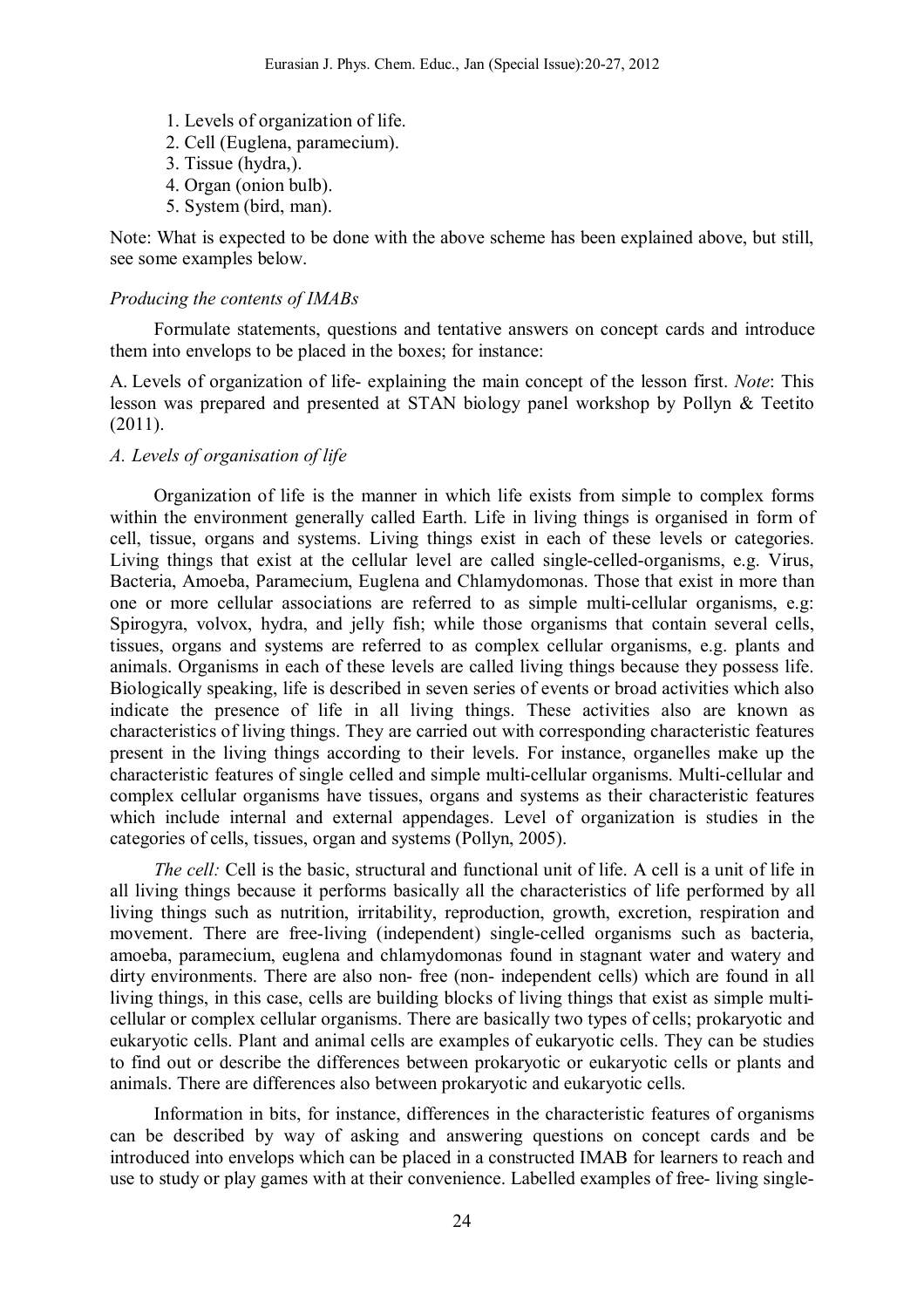celled organisms are shown below. The organelles as well as their functions can be used to prepare concept cards.



 **Source:** Pollyn 2005.

- *A.2. Designing an IMAB with the above diagrams in three stages can be done as follow:*
- *1. Steps for the Simple level*
- 1. Create envelops with each of the diagrams pasted, e.g. amoeba on their upper surfaces.
- 2. Write out all the organelles of the particular organism on pieces of cardboard paper (concept cards) and introduce these accordingly into each envelop containing the diagram of the particular organism.
- 3. Also, write out the characteristics of the organism and introduce into same envelop.
- 4. Label each envelop as simple or easy level on the opposite surface of the envelop.
- 5. Introduce these envelops containing the cards into the box.
- 6. Use this level to present the rudimentary information about the organisms to be presented to the learners about the first level of organization of life; e.g. organelles in Amoeba are pseudopodia, cell membrane, nucleus, etc. See example below.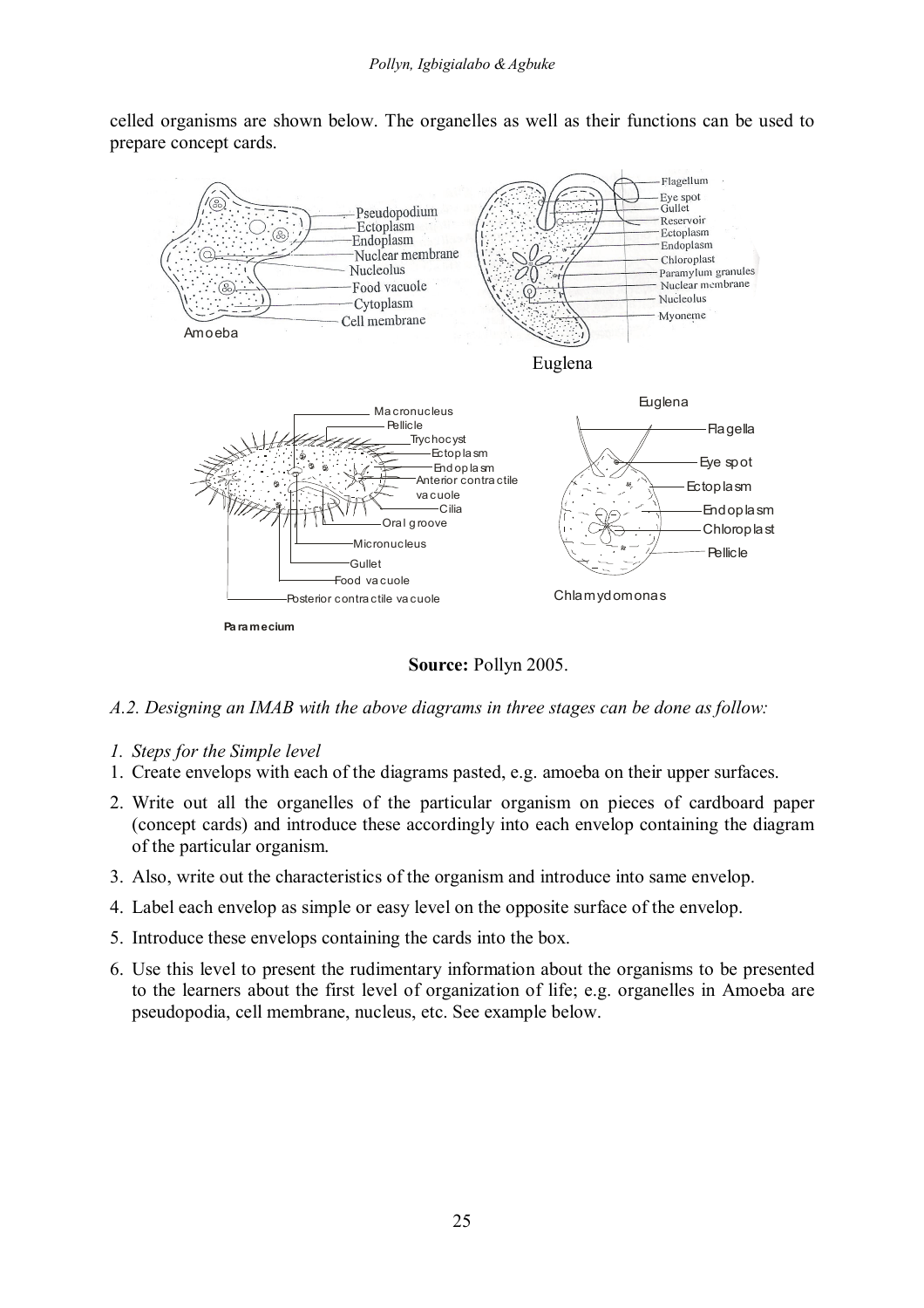

- *2. Steps for the medium level*
- **1.** Write out each of the organelles and their functions on pieces of cardboard papers
- **2.** Introduce these concept cards into another envelop bearing the particular diagrams of the organisms.
- **3.** Introduce these also into the box, e.g. pseudopodia/cell membrane

Note: In this stage, the sub-concept being presented is briefly explained to allow learners to comprehend the lesson in bits. An example is given below.

**Pseudopodia:** Pseudopodia are movement appendages in amoeba which the organism uses for movement. These are false feed the organism extends to capture its preys and uses as food. In capturing its prey, amoeba extends two pseudopodia at the direction of the prey and tactically engulfs it with a little drop of water with which it digests it. After capturing the prey as food, amoeba can move away from the scene by extending pseudopodia in another direction. This is why the shape of amoeba is not constant.

**Ectoplasm:** This is the part of amoeba directly attached to the cell membrane. It is part of the cytoplasm but is very light in nature because none of the organelles is suspended in it.

**Endoplasm:** this is the part of the organism amoeba that is directly associated with the ectoplasm. This part is very dense because it contains the organelles that perform other functions in the organism. It is the endoplasm and the ectoplasm that form the cytoplasm of the organism.

- *3. Steps for hard level*
- **1.** Broaden the explanation of the concepts started at the medium level in relation to other concepts on another concept card, e.g. pseudopodium/cell membrane.
- **2.** Introduce the cards into a different set of envelops labelled hard with diagram of the organism on one of the surfaces.
- **3.** Put these envelops with the cards into a constructed IMAB.
- **4.** Teach with each envelop or leave the box with the learners to operate during their learning process.

*Note:* In this stage, the concept being presented is broadly explained to include some physiology and mathematical implications where necessary to convey proper understanding of the meaning and structure of the concept under study. An example is given below.